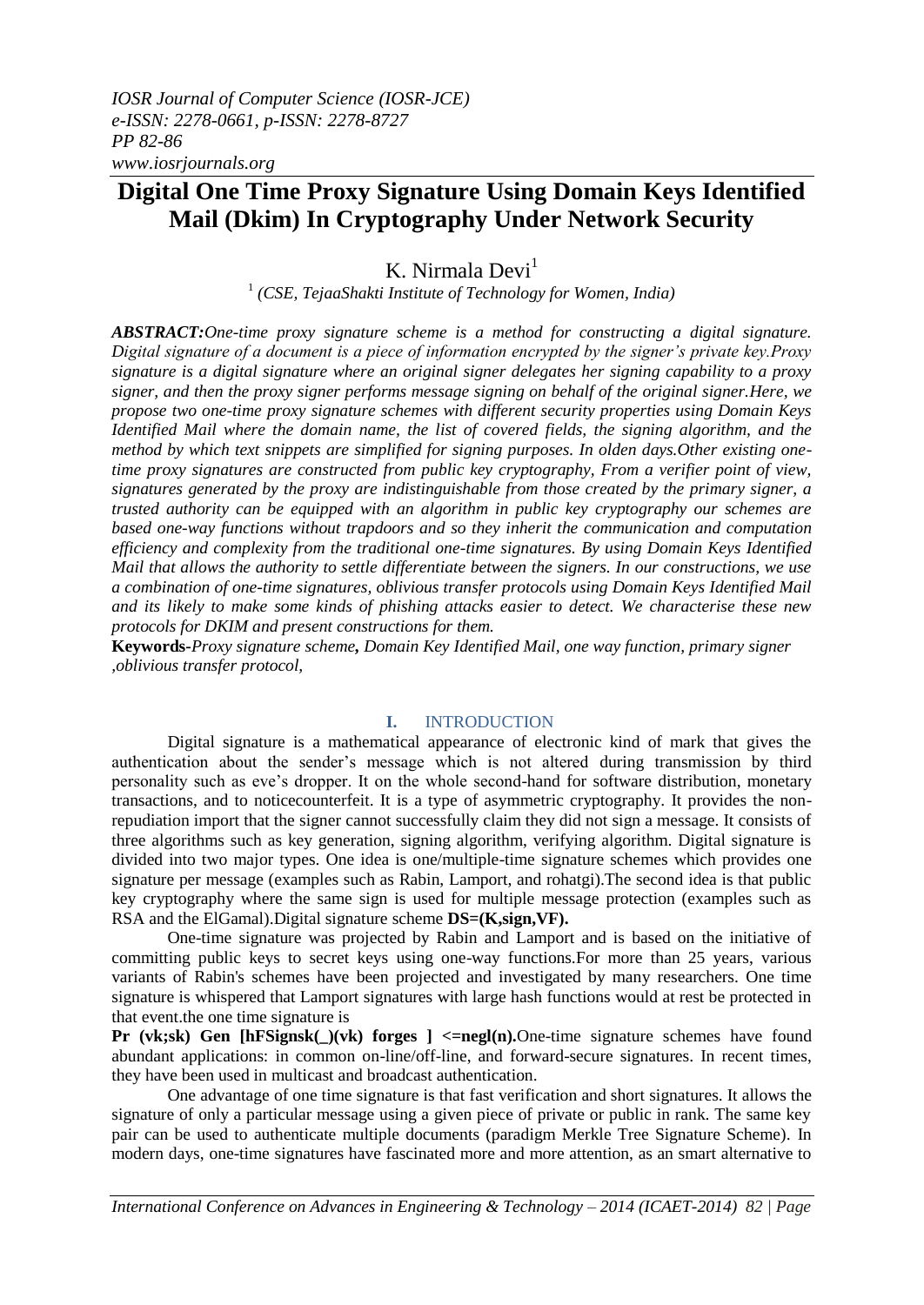# *IOSR Journal of Computer Science (IOSR-JCE) e-ISSN: 2278-0661, p-ISSN: 2278-8727 PP 82-86*

#### *www.iosrjournals.org*

the habitual signatures based on public key cryptography. With their confidence it can be implemented using fast hash functions.

Proxy signatures allow a elected person, called a proxy to sign in its place of a primary signer. A proxy signature adjusts a verifier that the primary signer has delegated the signing power to the proxy. To our acquaintance,all the formerly available proxy signatures are based on public-key cryptography.To identify our proxy signatures, we employ two basic cryptographic primitives .The first one is one-way functions without trapdoor. The second proposal is oblivious transfer protocol but both these method uses Domain Key Identified Mail (DKIM) to track the lane of signer by using header such as from, body, subject. By using this DKIMverifier will get the public key and then matches with the primary signer key. We confer constructions for the preferred proxy patterns, using polynomials over finite fields and error-correcting code.The rest of section co-ordinates as follow. In Section 2, we commence a model of one-time proxy signatures. In Section 3, we think about candidates for the blocks for construction of one-time proxy signatures. In Section 4, we offer a simple scheme for one-time proxy signatures using DKIM .In Section 5, we analysis the basic scheme and its security against attacks. In conclusion, Section 6 concludes the paper

### **II. MODEL OF ONE-TIME PROXY SIGNATURE**

A primary signer gives his signing capability to proxy signer, so it generates his sign on behalf of primary signer. There are three type of classes of delegation which are full delegation, partial delegation and delegation by warrant. in full delegation proxy signer and primary signer have the same secret key for signing and verifying process, it doesn't provide non-repudiation, in partial delegation primary signer gives his/her authority to proxy signer so that proxy signer acts on behalf of primary signer, they have different keys, it provides non-repudiation, in delegation by warrant it gives more security by guarantee. it enables only by two signatures.

Here we proposed an full delegation method with domain key identified mail to track the path of primary signer.in this private key of proxy signer is derived from private key of primary signer. One time proxy signature uses only one key for both signing and verifying algorithm with two parties such as primary signer and proxy signer with three algorithm.

**2.1.Signing algorithm**: For an input, it consists of a message to be employed with private key of the signer, outputs a valid signature.forsigning, $s <$ -sign  $_{sk}(M)$ .

Algorithm:

 $SIGN_{N,p,q,d}(M)$ **If M belongs to group z return 1 Return M<sup>d</sup>mod n.**

**2.2Verifying algorithm**: for an output, he should use the same private key to open the message, if not it will show some message as not accepted or rejection.forverifying,**d**<-VF<sub>mk</sub>(M,S). Algorithm:

**VFN,p,q,(M,Q) If M or Q belongs to group z return 0 Return M=Q<sup>d</sup>modn.return 1 else 0**

**2.3.Traceability**: By using domain key identified mail we can trace the path of primary signer from proxy signer.it provides the id of primary signer.



*International Conference on Advances in Engineering & Technology – 2014 (ICAET-2014) 83 | Page*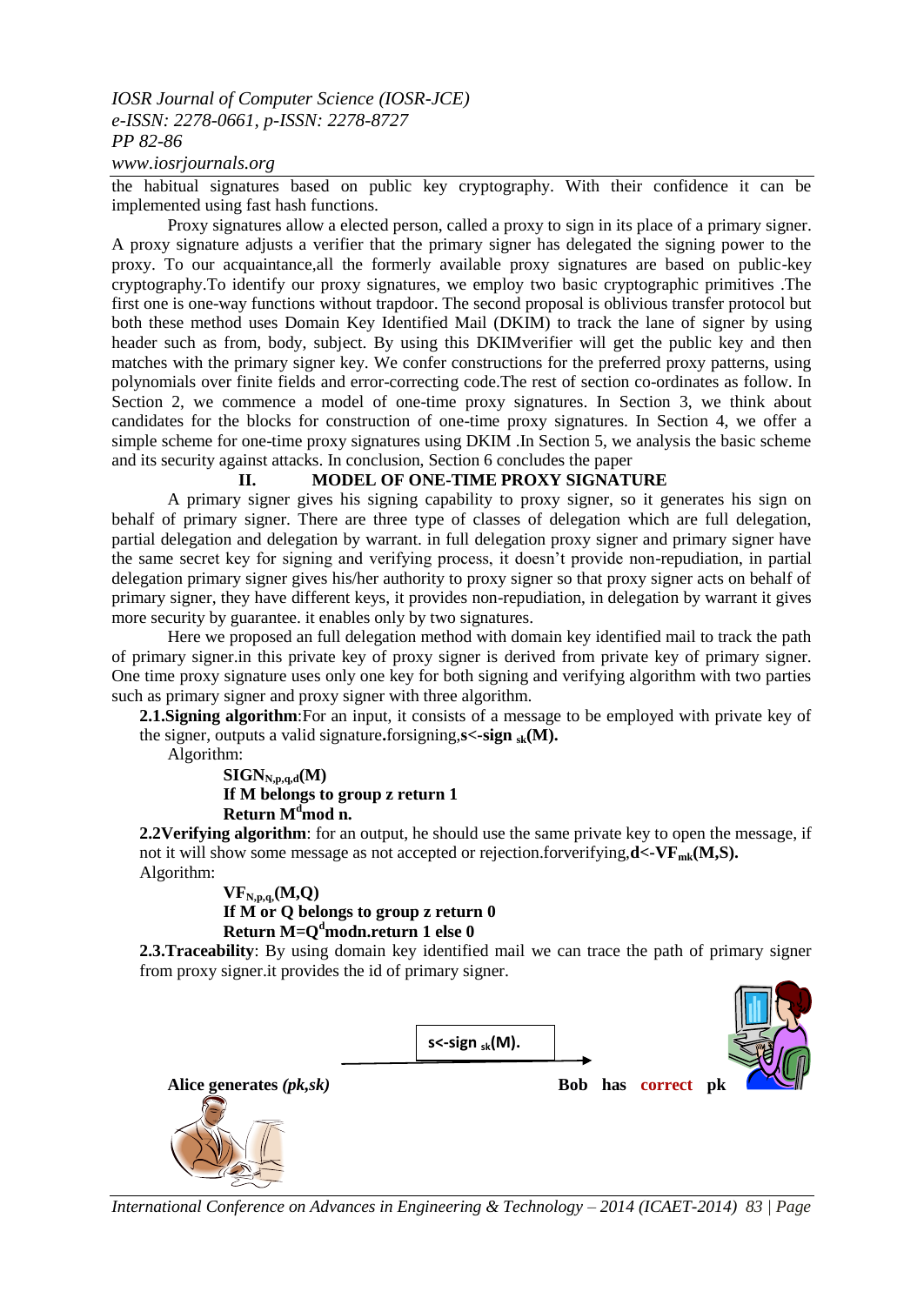# *IOSR Journal of Computer Science (IOSR-JCE) e-ISSN: 2278-0661, p-ISSN: 2278-8727 PP 82-86*

*www.iosrjournals.org*

In olden model public key cryptography ,for signing and verifying uses public key to open the message, but in our onetime proxy signature using domain key identified mail full delegation technique is used such as both uses same private key to open the message and can able to track the path of particular signer.

#### **III. CANDIDATES FOR THE BLOCKS FOR CONSTRUCTION**

In this we took two models for constructing the models.

**3.1. One time signature**: in this Rabin introduced a technique for onetime signature where primary and proxy signers are interactive with one-way function, whereas Lamport uses non-interactive one time signature using digital sign with one way function. In our one time proxy signature defined as follows, let a,b,c be integers such that  $\binom{b}{c}$  >=2<sup>a</sup> and let T be set from (1,2...b) and T<sub>c</sub> be family of set and S denotes the mapping from T to  $T_k$  here f is the one way function on S with security. With this security the secret key of **PK=(s1,s2….sa),**and they keep the private key as secret and publishes the public key such as  $PK=(v1,v2...v_a)$ , here  $v1=f(s1), v2=f(s2), \ldots, v_a=f(s_a)$ . to verify the same thing reverse is applied.In Rabin algorithm the time complexity is  $O(ab \log^2 a)$ .

**3.2.Oblivios transfer protocol**: A standard protocol is used between the sender and receiver and the goal of this is to send knowledge about string to receiver but the sender don't know which part is read by receiver. The sender has some secrets to disclose to receiver R.and the R should not reveal it. Let g and h be two (public) generators in a  $q$ -order group  $Gq$ , where q is prime. Assume that the secret input of *S* is  $p\mathbf{1}, p\mathbf{2}, \ldots, pn\epsilon Gq$ , and the choice of *R* is  $\alpha, \mathbf{1} \leq \alpha \leq n$ , the protocol follows as

1.S randomly selects n elements  $m_i$  and  $S > R$  : $(g^m{}_{i}f^m)$ , where  $f^m{}_{i}$  is  $(m_i(y_i/h_i))$ .

2. $\mathbf{R}$ -> $\mathbf{S}$ : $\mathbf{Y} = \mathbf{g}^{\mathbf{r}}$ ,  $\mathbf{h}^{\mathbf{a}}$ . for random r.

### **IV. ONE TIME PROXY SIGNATURE USING DKIM**

DKIM is a process for associate a domain name with an [email message,](http://en.wikipedia.org/wiki/Email_message) in that way allowing a person to claim some task for the message. It is used for both signing and verifying process, in signing process it acts as an "author". DKIM normally uses header field such as "tag=value".in tag it uses "v" for version,"c" for canonical algorithm,"q" for query,"l" for length of c,"t" for timestamp,"x"for expire time,"b" for body,"bh" for body hashing,"s"for selector,"d"for domain. The default authentication is based on RSA.the signature is based on the following,

```
DKIM-Signature: v=1; a=rsa-sha256; d=example.net; s=brisbane;
   c=relaxed/simple; q=dns/txt; l=1234; t=1117574938; x=1118006938;
   h=from:to:subject:date:keywords:keywords;
bh=MTIzNDU2Nzg5MDEyMzQ1Njc4OTAxMjM0NTY3ODkwMTI=;
   b=dzdVyOfAKCdLXdJOc9G2q8LoXSlEniSbav+yuU4zGeeruD00lszZ
        VoG4ZHRNiYzR
```
The primary signer generates n private or public keys say (sk1,pk1),(sk2,pk2)….(skn,pkn)for one time sign and publishes this keys as public key .within this receiver chooses one key as private key but proxy signer don't know which key was selected by receiver to open message. The proxy signer have ski private key to verify the DS. The digital signature send by proxy signer should be same as the receivers private key, if not it will not open.

The DKIM signature spread over header and body and both creates a different hash function.the signer uses the private key for digital signature. After a message has been signed by the signer an agent in the path can verify that it come from the original primary or proxy signer by using the id and version of the signer.

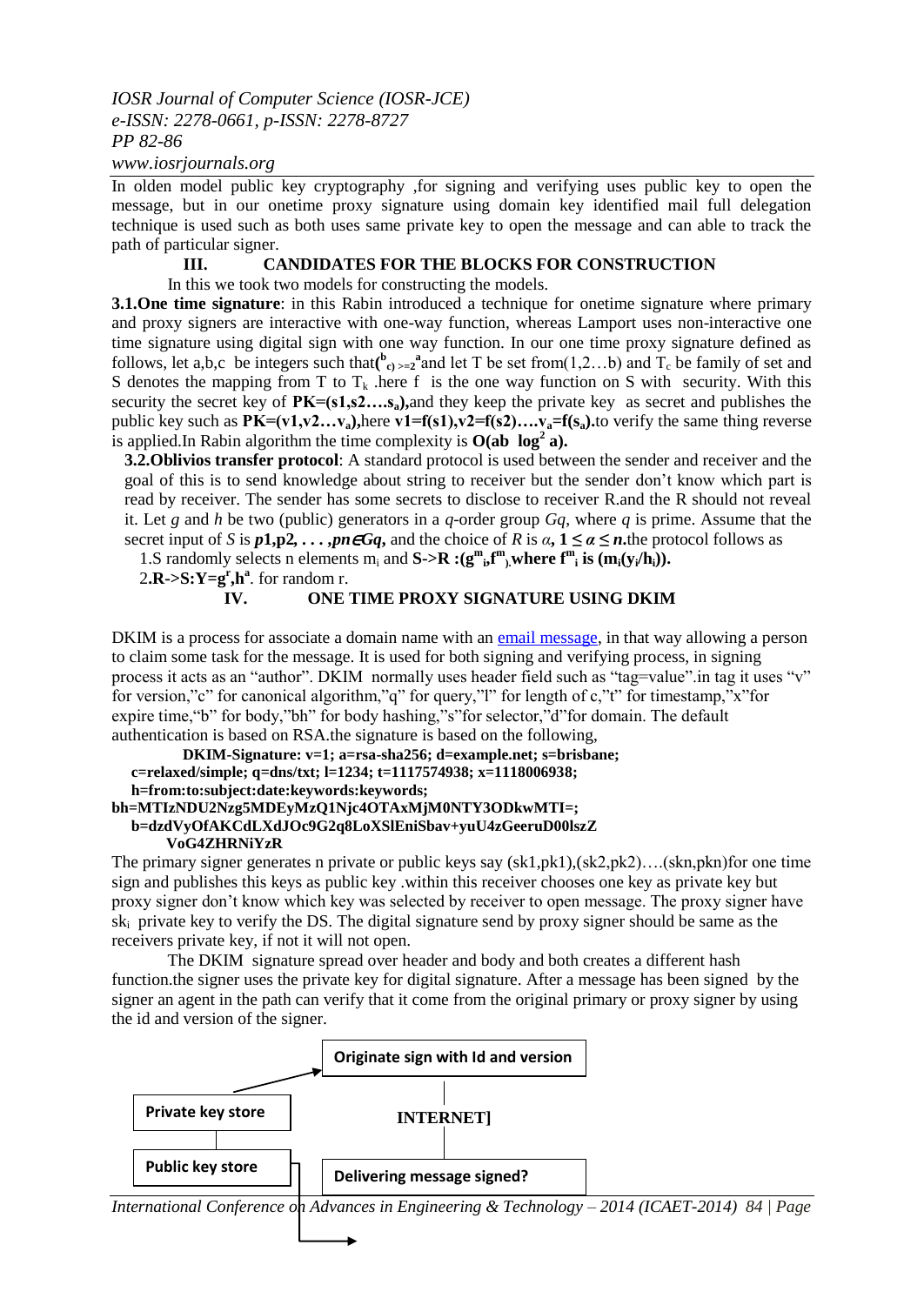*IOSR Journal of Computer Science (IOSR-JCE) e-ISSN: 2278-0661, p-ISSN: 2278-8727 PP 82-86 www.iosrjournals.org*



## **ACCEPT/REJECT**

To thwart unprincipled by signers, a tracing algorithm has to be carefully considered and which should be run by a trusted authority.The oblivious transfer enables us to identify the true signer. In olden days,To do this, the trusted authority always asks the proxy to sign the disputed message again. Today's technology by using DKIM it is easy to track the path by using the id,version and body.If the proxy is unable to crop a dissimilar signature it means that either the proxy or primary signer really signed the message has applied the same secret key as proxy.

4.1.Proxy sign pattern

4.1.1.Key generation:

- The primary signer randomly chooses an m\*narray  $S=$  $(sii)_{m*n}$ as her private key. Each row holds nsecret keys of an instance of the one-time signature. The public key is  $V =$  $(vij)$ m<sup>\*</sup>n, where  $vij = f(sij)$  and *f* is the one-way function.
- Oblivious transfer protocol is used stuck between the primary and proxy signer and at the completion of the proxy signer learns one secret key.
- The proxy signer compares it with primary signer whether the produced one is right or not**.(pk,sk)<-k**

4.1.2.Signing algorithm:

For an input, it consists of a message to be employed with private key of the signer, outputs a valid signature**.** For signing S**<-sign sk(M).**

4.1.3.verifying algorithms:

for an output, he should use the same private key to open the message, if not it will show some message as not accepted or rejection. For verifying**<-VFmk(M,S).**

To decrease the successful cheating we can increase the parameter n.the series of patterns can be generated as  $(a_1, g1(a1))$ ,  $(a_2, g2(a2))$ ...  $(a_i, g_i(a_i))$ . Only 92.3% of observed signatures were successfully verified.

## **V. ANALYSIS THE BASIC SCHEME AND ITS SECURITY AGAINST ATTACKS**

Suppose if the primary signer has the valid signature produced by proxy signature he/she can use the private key of proxy signature for next process.in order to protect this the key produced by proxy signer should be too many pair keys.

5.1. Key-only attack: in this the eve's droppers have permission to attack only public information of primary signer. The third party has to nearness the other side person that the message signed by the primary signer.

5.2. Known –message attack: in this eve has access one or more signature pairs otherwise she has permission to access some previously signed messages.

5.3. Chosen-message attack: in this eve makes primary signers sign one or more message for her. He has access to chosen text and later he creates forge sign of primary signer.

#### **VI. CONCLUSION**

In this we learned one time proxy signature. Unlike the olden cryptography which uses public key concept we proposed new model for one time sign with one way function.Eventhough it uses full